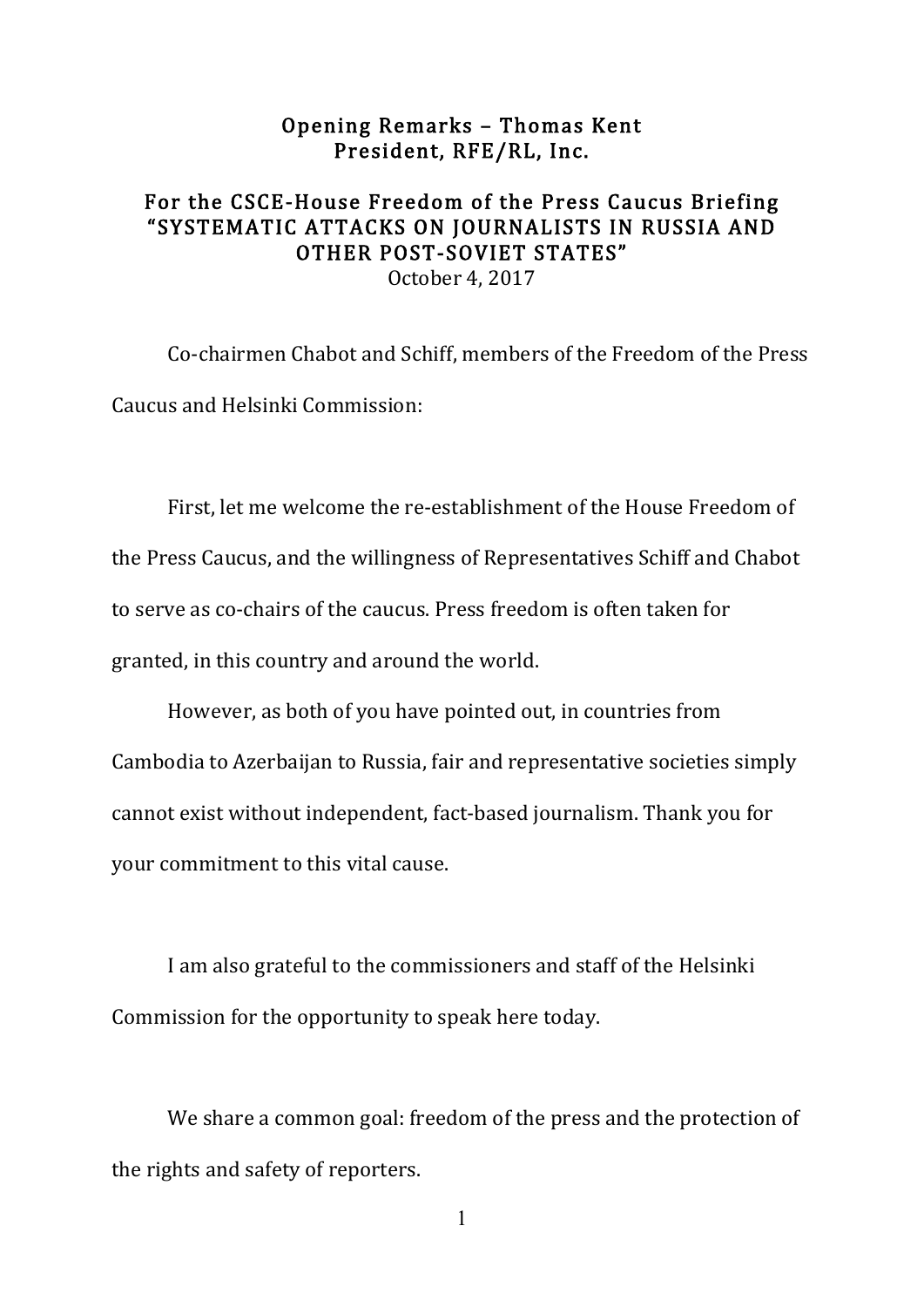I am president and CEO of Radio Free Europe/Radio Liberty, a private news corporation funded by Congress.

We do local news and investigative reporting in 23 countries. These include the former Soviet Union; the Balkans; and Iran, Afghanistan and Pakistan. We work in 25 languages on television, radio, the web and social networks.

The law requires RFE/RL to provide professional, independent news reporting. At the same time, we promote freedom of expression, clean government and tolerance.

These are universal values. Even dictatorships acknowledge them  $-$  if only on paper. When societies are open and just, when journalism is honest, the world benefits from more understanding and less conflict.

It follows that the rights and work of the journalists reporting the news must be respected. Yet this is far from the case.

Perhaps because our reporters focus so much on human rights, and the scourges of corruption and extremism, RFE/RL's staff is under pressure every day.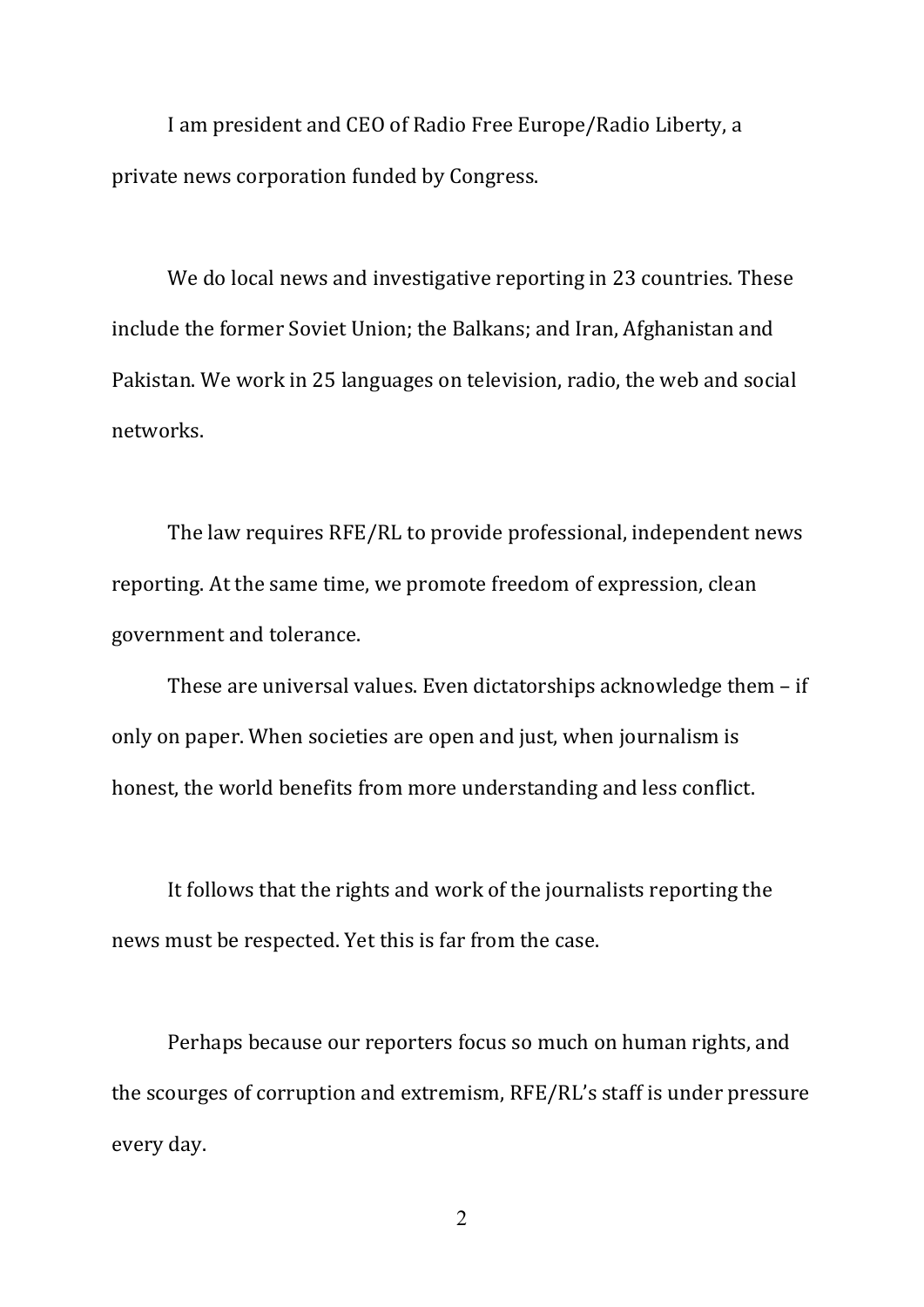Our people face physical attack, jamming and blocking of our content, threats to themselves and their relatives, detention and imprisonment, and unrelenting assault from government and extremist media. Yet we provide something our audience obviously wants. In the first half of this year, visits to our websites were up 13 percent from the year before. People watched our videos nearly 285 million times on YouTube alone, nearly twice as many as in 2016.

Much of our work is in the Russian-speaking world.

We find audiences there who want news beyond what comes from Kremlin-controlled media, who want clean government, who want better relations with the West. To this audience we offer a dozen Russianlanguage news brands. These include the new, 24-hour Current Time television and digital channel, all in Russian -- an RFE/RL project produced in cooperation with VOA. We offer specialized RFE/RL Russian news for central Russia, the Caucasus, Crimea, Central Asia and other regions.

Inside Russia we face severe limitations in TV and radio distribution. This despite the fact that Russian media distribute freely in the United States. Still, millions of Russians follow our content.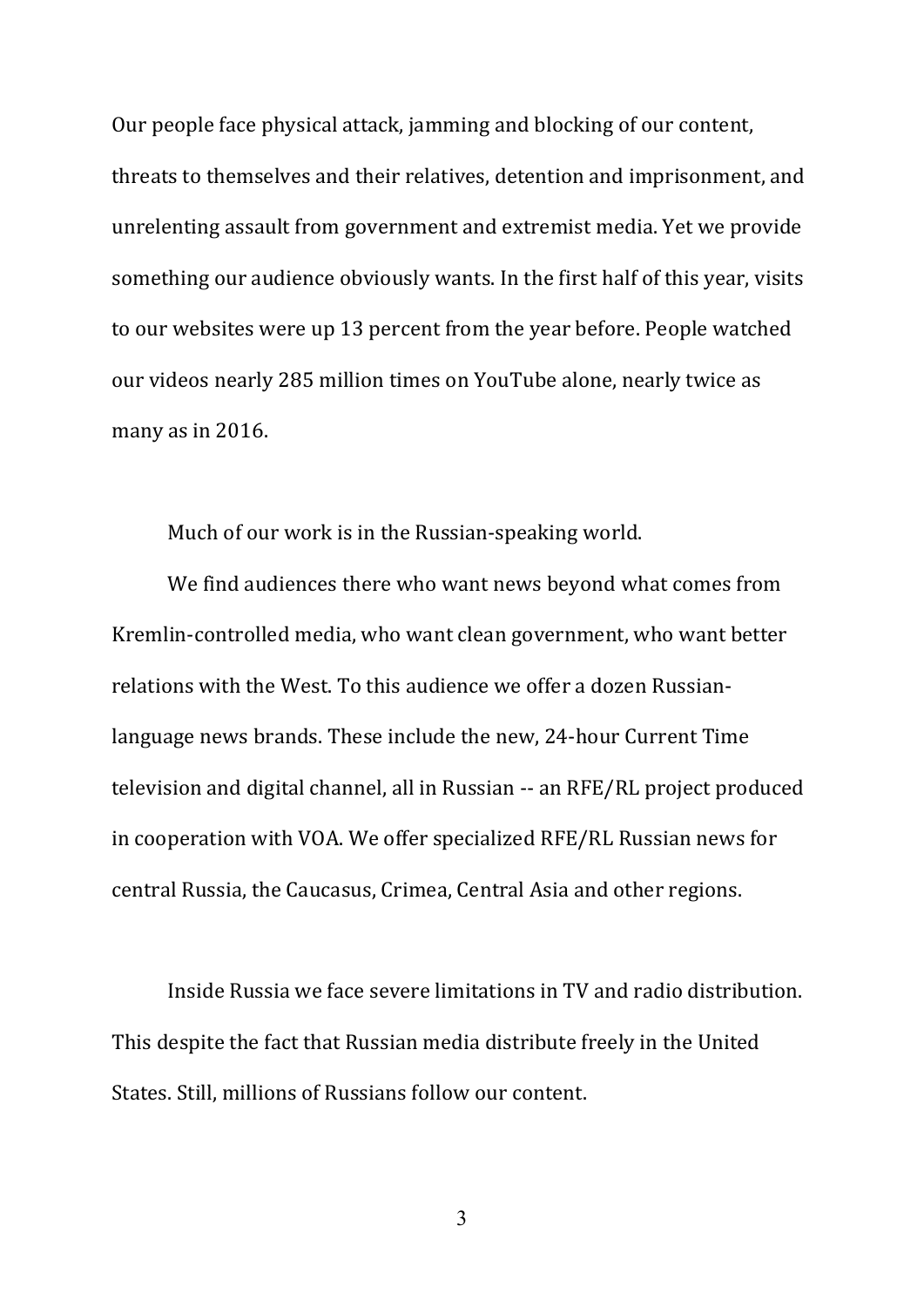Apparently, the authorities recognize our impact, because they're creating growing obstacles to our work.

Our correspondents inside Russia have been beaten and harassed. In Russian-controlled Crimea, our contributor Mykola Semena was convicted last week of treason-like charges and banned from public activity for three years. 

In the Donbass region of Ukraine, pro-Russian separatists are holding our contributor Stanislav Aseyev, accusing him of espionage.

Moscow television on some days accuses us of being master spies and propagandists ... on others of being boring and incompetent. Here's one blast at us from Russian political commentator Dmitri Kiselyov:

(Kiselov clip)

And yet, despite the pressures, we continue to operate ... with a bureau in Moscow and correspondents across the country.

We have been through hard times before. We trust we will endure even through the latest trough in US-Russian relations.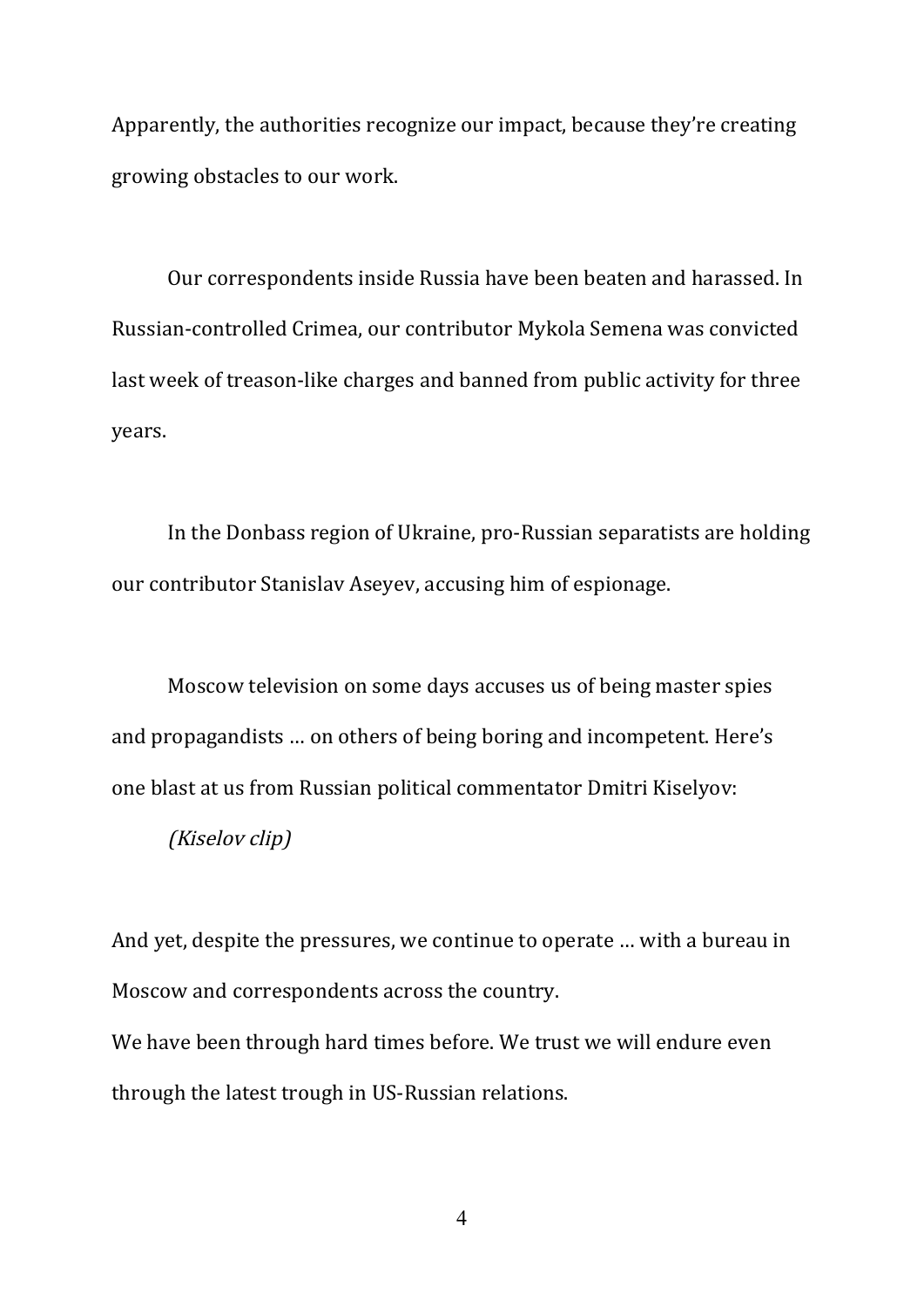It's important to note that attacks on our work in the post-Soviet space are hardly limited to Russia.

In Ukraine, our investigative TV program called "Schemes" regularly reports on corruption. Last month, security agents attacked Schemes reporters covering a lavish wedding celebration  $-$  a private event that appeared to make of use of government resources.

In this clip, you can hear our reporter Mykhailo Tkach – the man with the cellphone  $-$ - shouting "sho vy robyte?"  $-$  "what are you doing?"  $-$  as one of the agents forces our cameraman Borys Trotsenko to the ground.

(Clip from Ukraine)

Trotsenko got a concussion.

Elsewhere in post-Soviet countries, our contributor Saparmamed Nepeskuliev has been imprisoned for two years in Turkmenistan for his reporting.

RFE/RL is suing Azerbaijan in the European Court of Human Rights in a case stemming from the forcible closure of our bureau there in 2014. There are many other abuses of our bureaus and our people.